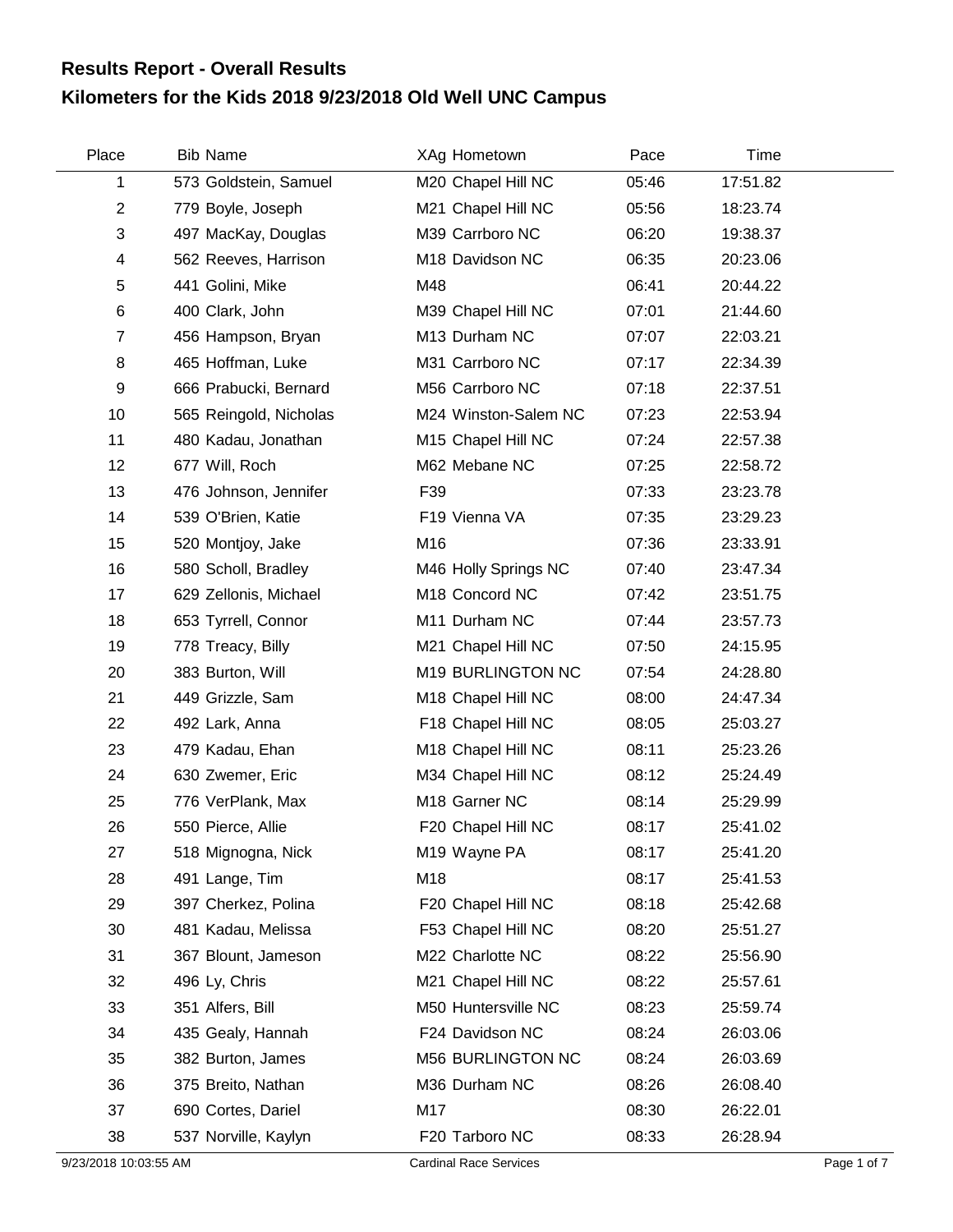| Place | <b>Bib Name</b>          | XAg Hometown               | Pace  | Time     |  |
|-------|--------------------------|----------------------------|-------|----------|--|
| 39    | 440 Golini, Kerri        | F49                        | 08:33 | 26:31.27 |  |
| 40    | 616 Wiesenmayer, Kristen | F47 Cornelius NC           | 08:35 | 26:37.82 |  |
| 41    | 504 Mason, Sydney        | F19 Chapel Hill NC         | 08:36 | 26:38.10 |  |
| 42    | 574 Ruhe, Megan          | F21 Charlotte NC           | 08:36 | 26:39.60 |  |
| 43    | 563 Reeves, John         | M51 Davidson NC            | 08:38 | 26:46.42 |  |
| 44    | 433 Garner, Luke         | M12 Chicago IL             | 08:40 | 26:50.79 |  |
| 45    | 658 Characklis, Katie    | F18 Chapel Hill NC         | 08:41 | 26:54.84 |  |
| 46    | 641 Robinette, Briscoe   | F18 Chapel Hill NC         | 08:44 | 27:04.47 |  |
| 47    | 607 Vance, Nathan        | M18 Chapel Hill NC         | 08:44 | 27:05.12 |  |
| 48    | 775 VerPlank, Anne       | F47 Garner NC              | 08:47 | 27:12.25 |  |
| 49    | 464 Hoffman, Abby        | F29 Carrboro NC            | 08:49 | 27:21.03 |  |
| 50    | 542 Osborne, Prairie     | F30 Chapel Hill NC         | 08:51 | 27:26.02 |  |
| 51    | 445 Greenhall, Madison   | F19 Huntersville NC        | 08:53 | 27:30.99 |  |
| 52    | 446 Greenhall, Michael   | M55 Huntersville NC        | 08:53 | 27:31.28 |  |
| 53    | 669 Cariello, Nicholas   | M21 CARY NC                | 08:54 | 27:34.55 |  |
| 54    | 454 Hales, Joanna        | F32 Durham NC              | 09:00 | 27:52.48 |  |
| 55    | 509 McBride, Lydia       | F20 Chapel Hill NC         | 09:00 | 27:55.50 |  |
| 56    | 673 Davis, Ken           | M18 Chapel Hill NC         | 09:05 | 28:08.39 |  |
| 57    | 503 Marks, Katie         | F20 Vilas NC               | 09:08 | 28:20.18 |  |
| 58    | 541 Orange, Amy          | F47 Hillsborough NC        | 09:09 | 28:22.28 |  |
| 59    | 437 Gilchrist, Tracy     | F53 Jacksonville NC        | 09:11 | 28:29.18 |  |
| 60    | 436 Gilchrist, Keith     | M51 Jacksonville NC        | 09:12 | 28:29.65 |  |
| 61    | 647 Cannady, Megan       | F18 CARY NC                | 09:13 | 28:35.31 |  |
| 62    | 609 Wahl, Maya           | F19 Chapel Hill NC         | 09:14 | 28:38.00 |  |
| 63    | 564 Reeves, Susan        | F49 Davidson NC            | 09:15 | 28:41.45 |  |
| 64    | 380 Bryant, Nancy        | F53 Calabash NC            | 09:18 | 28:50.76 |  |
| 65    | 670 Herring, Patina      | F41 Morrisville NC         | 09:20 | 28:55.54 |  |
| 66    | 583 Senior, Patrick      | M19 Chapel Hill NC         | 09:23 | 29:05.71 |  |
| 67    | 488 Kruse, Miranda       | F23 Carrboro NC            | 09:26 | 29:13.37 |  |
| 68    | 500 Mangutz, Nick        | M23                        | 09:26 | 29:13.78 |  |
| 69    | 360 Austin, Mikaela      | F19 Waxhaw NC              | 09:31 | 29:29.16 |  |
| 70    | 515 Michot, Brian        | M51 Raleigh NC             | 09:31 | 29:31.15 |  |
| 71    | 780 Walia, Brandon       | M16 CARY NC                | 09:34 | 29:39.63 |  |
| 72    | 771 Goncalves, Julia     | F20 Chapel Hill NC         | 09:34 | 29:40.86 |  |
| 73    | 761 Glover, Abdur-Rahman | M14 Durham NC              | 09:41 | 30:02.13 |  |
| 74    | 432 Garner, Lawson       | M <sub>18</sub> Chicago IL | 09:41 | 30:02.37 |  |
| 75    | 389 Chandler, Veronica   | F <sub>20</sub>            | 09:43 | 30:06.03 |  |
| 76    | 659 Park, Sarah          | F20 Chapel Hill NC         | 09:45 | 30:12.42 |  |
| 77    | 657 Armstrong, Ben       | M23 Raleigh NC             | 09:46 | 30:17.88 |  |
| 78    | 384 Butcher, Megan       | F20 Chapel Hill NC         | 09:48 | 30:21.83 |  |
| 79    | 549 Phillips, Cheryl     | F19 Chapel Hill NC         | 09:48 | 30:23.75 |  |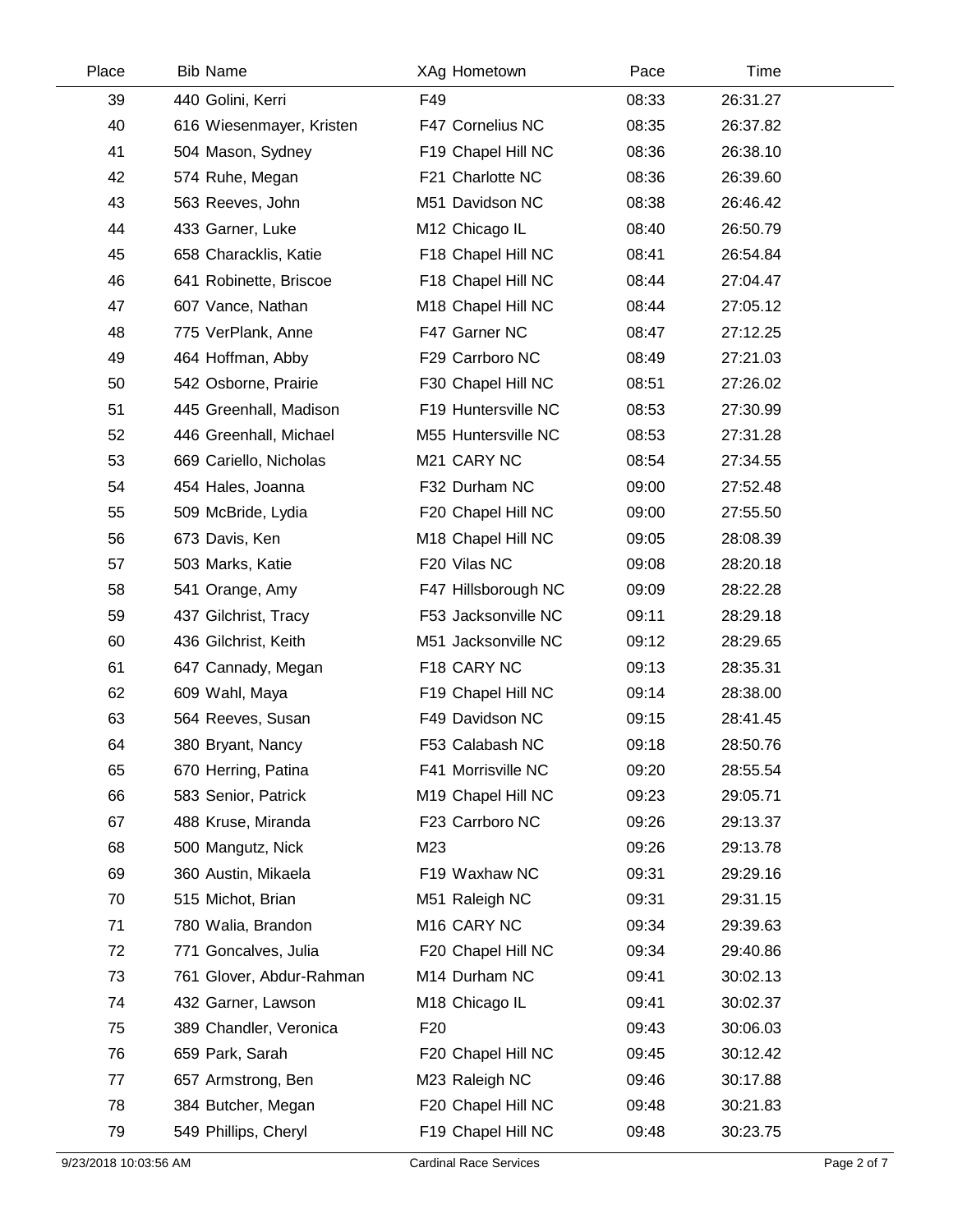| Place | <b>Bib Name</b>          | XAg Hometown           | Pace  | Time     |  |
|-------|--------------------------|------------------------|-------|----------|--|
| 80    | 655 Smith, Margaret Anne | F22 Chapel Hill NC     | 09:49 | 30:25.24 |  |
| 81    | 426 Enders, Johna        | F51 Chapel Hill NC     | 09:52 | 30:36.26 |  |
| 82    | 604 Tierney, Savannah    | F19 Shallote NC        | 09:52 | 30:36.33 |  |
| 83    | 477 Jones, Ashley        | F19 Kitty Hawk NC      | 09:53 | 30:39.19 |  |
| 84    | 586 Sims, Elizabeth      | F51 Durham NC          | 09:53 | 30:39.20 |  |
| 85    | 512 McNeel, Clayton      | M55 Chapel Hill FL     | 09:54 | 30:41.40 |  |
| 86    | 682 Dix, Todd            | M52 High Point NC      | 09:57 | 30:49.56 |  |
| 87    | 514 McNeel, Mary         | F53 Chapel Hill FL     | 09:57 | 30:50.34 |  |
| 88    | 513 McNeel, Kaki         | F18 Chapel Hill FL     | 09:57 | 30:50.74 |  |
| 89    | 534 Nelson, Sam          | F21 Chapel Hill NC     | 09:57 | 30:51.62 |  |
| 90    | 447 Greenhall, Theresa   | F55 Huntersville NC    | 09:58 | 30:54.38 |  |
| 91    | 603 Sutton, Rochelle     | F50 Hillsborough NC    | 10:00 | 31:00.93 |  |
| 92    | 490 Lange, Heidi         | F47                    | 10:05 | 31:15.58 |  |
| 93    | 489 Lange, Gerry         | M51                    | 10:06 | 31:19.54 |  |
| 94    | 415 Danis, Katie         | F18 Greensboro NC      | 10:09 | 31:29.43 |  |
| 95    | 531 Mundt, Maggie        | F18 Concord NC         | 10:10 | 31:29.58 |  |
| 96    | 532 Mundt, Rob           | M53 Concord NC         | 10:10 | 31:29.95 |  |
| 97    | 751 OBrien, Kevin        | M52 Vienna VA          | 10:11 | 31:35.18 |  |
| 98    | 652 Tyrrell, Jeff        | M40 Durham NC          | 10:13 | 31:39.40 |  |
| 99    | 568 Rittenmeyer, Carly   | F18 Raleigh NC         | 10:14 | 31:44.22 |  |
| 100   | 569 Rittenmeyer, Matt    | M47 Raleigh NC         | 10:14 | 31:44.50 |  |
| 101   | 593 Stang, Hannah        | F34 Carrboro NC        | 10:15 | 31:47.42 |  |
| 102   | 507 McAlarney, Carley    | F22 Raleigh NC         | 10:16 | 31:48.72 |  |
| 103   | 648 Wilder, Katie        | F19 Prospect Hill NC   | 10:16 | 31:48.83 |  |
| 104   | 540 Oby, Brandon         | M19 Chapel Hill NC     | 10:16 | 31:49.24 |  |
| 105   | 639 Pan, Muyan           | M19 Charlotte NC       | 10:16 | 31:49.62 |  |
| 106   | 361 Barkley, Allyson     | F22 Durham NC          | 10:17 | 31:53.47 |  |
| 107   | 424 Elias, Hope Anne     | F19 Chapel Hill NC     | 10:18 | 31:57.14 |  |
| 108   | 697 Copacino, Caroline   | F23 Boston MA          | 10:18 | 31:57.20 |  |
| 109   | 385 Caddell, Grace       | F14 Charlotte NC       | 10:19 | 32:00.36 |  |
| 110   | 633 Dalldorf, Carolyn    | F52 Charlottesville VA | 10:20 | 32:01.82 |  |
| 111   | 459 Harris, Carlisle     | F19 Chapel Hill NC     | 10:23 | 32:12.00 |  |
| 112   | 770 Garner, Mallory      | F19 Greenwood CO       | 10:23 | 32:12.43 |  |
| 113   | 469 House, Hannah        | F20 Chapel Hill NC     | 10:24 | 32:13.32 |  |
| 114   | 595 stelzner, Sarah      | F50 Indianapolis IN    | 10:24 | 32:13.48 |  |
| 115   | 352 Alfers, Nicole       | F11 Huntersville NC    | 10:27 | 32:22.25 |  |
| 116   | 676 Frank, Chris         | M66 Carrboro NC        | 10:34 | 32:46.35 |  |
| 117   | 377 Briggs, Chandler     | F19 Chapel Hill NC     | 10:34 | 32:46.50 |  |
| 118   | 675 Valsing, Eli         | F55 Carrboro NC        | 10:40 | 33:02.92 |  |
| 119   | 411 Creech, Samantha     | F20 Goldsboro NC       | 10:40 | 33:04.85 |  |
| 120   | 581 Scholl, Tatum        | F19 Holly Springs NC   | 10:41 | 33:06.21 |  |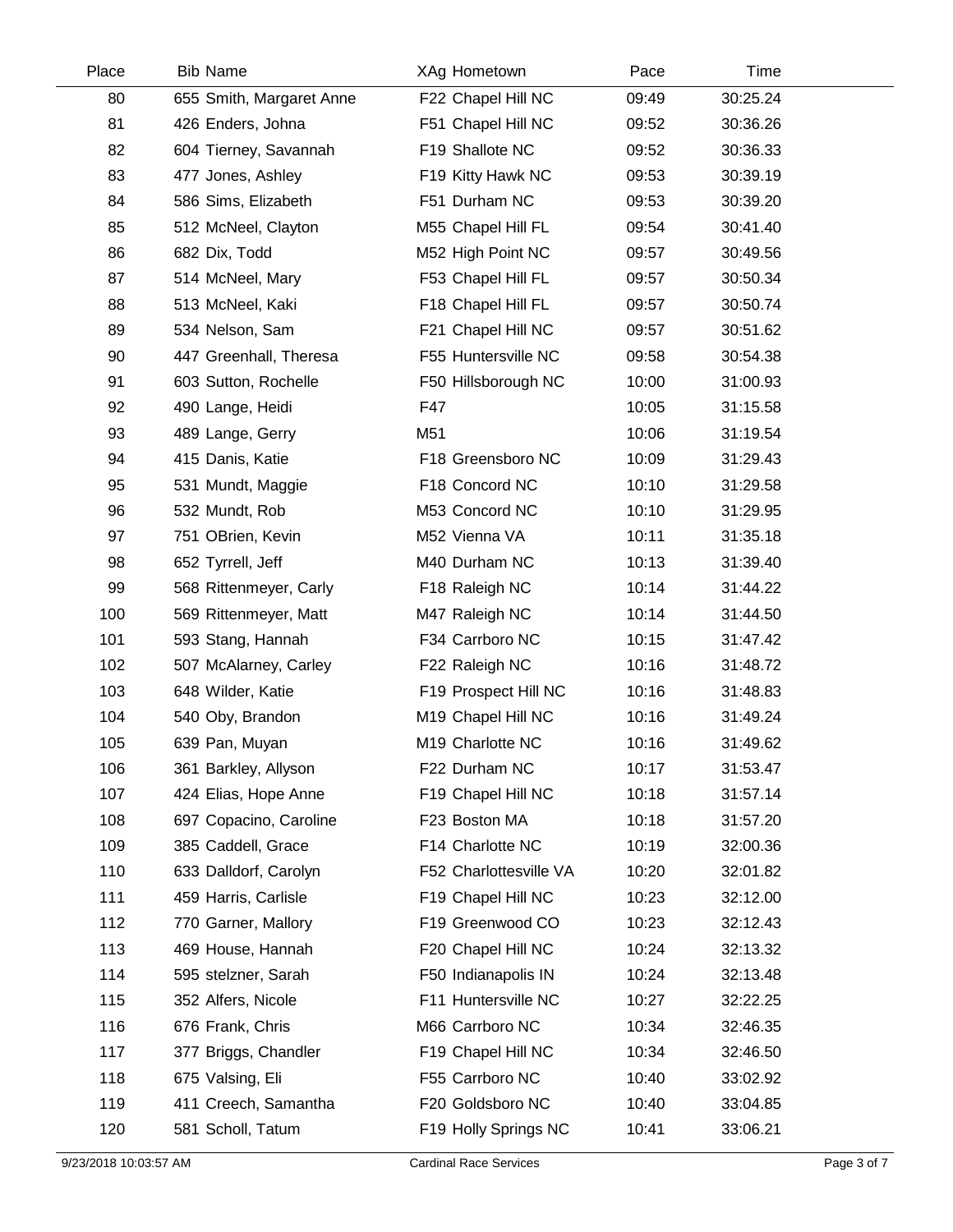| Place | <b>Bib Name</b>          | XAg Hometown         | Pace  | <b>Time</b> |  |
|-------|--------------------------|----------------------|-------|-------------|--|
| 121   | 752 OBrien, Katherine    | F52 Vienna VA        | 10:42 | 33:10.04    |  |
| 122   | 575 Rushing, Alyssa      | F18                  | 10:45 | 33:18.62    |  |
| 123   | 364 Bennardo, Kevin      | M36 Chapel Hill NC   | 10:53 | 33:43.07    |  |
| 124   | 353 Alfers, Sharyn       | F49 Huntersville NC  | 10:57 | 33:55.97    |  |
| 125   | 656 King, Hannah         | F17 Chapel Hill NC   | 10:58 | 34:00.73    |  |
| 126   | 561 Ratchford, Peyton    | F20 Chapel Hill NC   | 11:00 | 34:07.09    |  |
| 127   | 457 Harrington, Cailee   | F17 Holly Springs NC | 11:05 | 34:22.11    |  |
| 128   | 366 Blackmon, Caroline   | F19 Chapel Hill NC   | 11:09 | 34:33.99    |  |
| 129   | 460 Harris, Charles      | M52                  | 11:12 | 34:43.58    |  |
| 130   | 461 Harris, Tal          | M20 Carrboro NC      | 11:12 | 34:44.04    |  |
| 131   | 387 Carter, Grace        | F18 Cary NC          | 11:17 | 34:58.27    |  |
| 132   | 611 Watson, Kayli        | F21 Chapel Hill NC   | 11:18 | 35:01.54    |  |
| 133   | 671 Hawkins, Braxton     | M19 Chapel Hill NC   | 11:19 | 35:06.09    |  |
| 134   | 756 Lennon, Kristen      | F <sub>19</sub>      | 11:20 | 35:06.58    |  |
| 135   | 381 Burke, Audrey        | F20 Chapel Hill NC   | 11:22 | 35:15.72    |  |
| 136   | 468 Hornick, Liz         | F19 Chapel Hill NC   | 11:24 | 35:20.59    |  |
| 137   | 777 Cooper, Navajo       | F25 Cornelius NC     | 11:29 | 35:37.44    |  |
| 138   | 773 Cooper, Steven       | M52 Cornelius NC     | 11:30 | 35:37.76    |  |
| 139   | 525 Moran, Ellie         | F18 Fairview NC      | 11:32 | 35:45.66    |  |
| 140   | 619 Willmschen, Claire   | F19 Raleigh NC       | 11:32 | 35:45.78    |  |
| 141   | 548 Petty, Caleb         | M19 Raleigh NC       | 11:32 | 35:46.20    |  |
| 142   | 651 Manzano, Aidee       | F20 Durham NC        | 11:40 | 36:10.38    |  |
| 143   | 350 Abella, Llana        | F21 Durham NC        | 11:41 | 36:11.67    |  |
| 144   | 478 Kadau, David         | M56 Chapel Hill NC   | 11:42 | 36:17.73    |  |
| 145   | 452 Hagler, Savanna      | F19 Kannapolis NC    | 11:43 | 36:18.71    |  |
| 146   | 665 Brady, Denise        | F55 Reidsville NC    | 11:48 | 36:35.55    |  |
| 147   | 553 Potter, Makayla      | F20 Chapel Hill NC   | 11:50 | 36:42.12    |  |
| 148   | 443 Gore, Meghan         | F20 Chapel Hill NC   | 11:51 | 36:44.10    |  |
| 149   | 681 Holland, Dawn        | F47 Raleigh NC       | 11:52 | 36:45.70    |  |
| 150   | 386 Callahan, Emily      | F19 Raleigh NC       | 11:54 | 36:53.52    |  |
| 151   | 643 Schubarg, Adelle     | F19 Fuquay-Varina NC | 11:54 | 36:54.76    |  |
| 152   | 588 Smith, Jenna         | F19 Chapel Hill NC   | 11:54 | 36:54.81    |  |
| 153   | 508 McAlarney, Christine | F53 Concord NC       | 12:04 | 37:23.25    |  |
| 154   | 365 Blackman, Sallie     | F <sub>58</sub>      | 12:09 | 37:39.30    |  |
| 155   | 599 Stutheit, Kate       | F14 Davidson NC      | 12:16 | 38:00.88    |  |
| 156   | 600 Stutheit, Tim        | M49 Davidson NC      | 12:16 | 38:00.88    |  |
| 157   | 598 Stutheit, Emily      | F18 Davidson NC      | 12:16 | 38:01.22    |  |
| 158   | 357 Arnold, Jason        | M47 Granite Falls NC | 12:19 | 38:10.70    |  |
| 159   | 356 Arnold, Cheryl       | F47 Granite Falls NC | 12:19 | 38:10.91    |  |
| 160   | 412 Creech, Tim          | M61 Goldsboro NC     | 12:24 | 38:25.84    |  |
| 161   | 552 Poteat, Bill         | M63                  | 12:25 | 38:29.13    |  |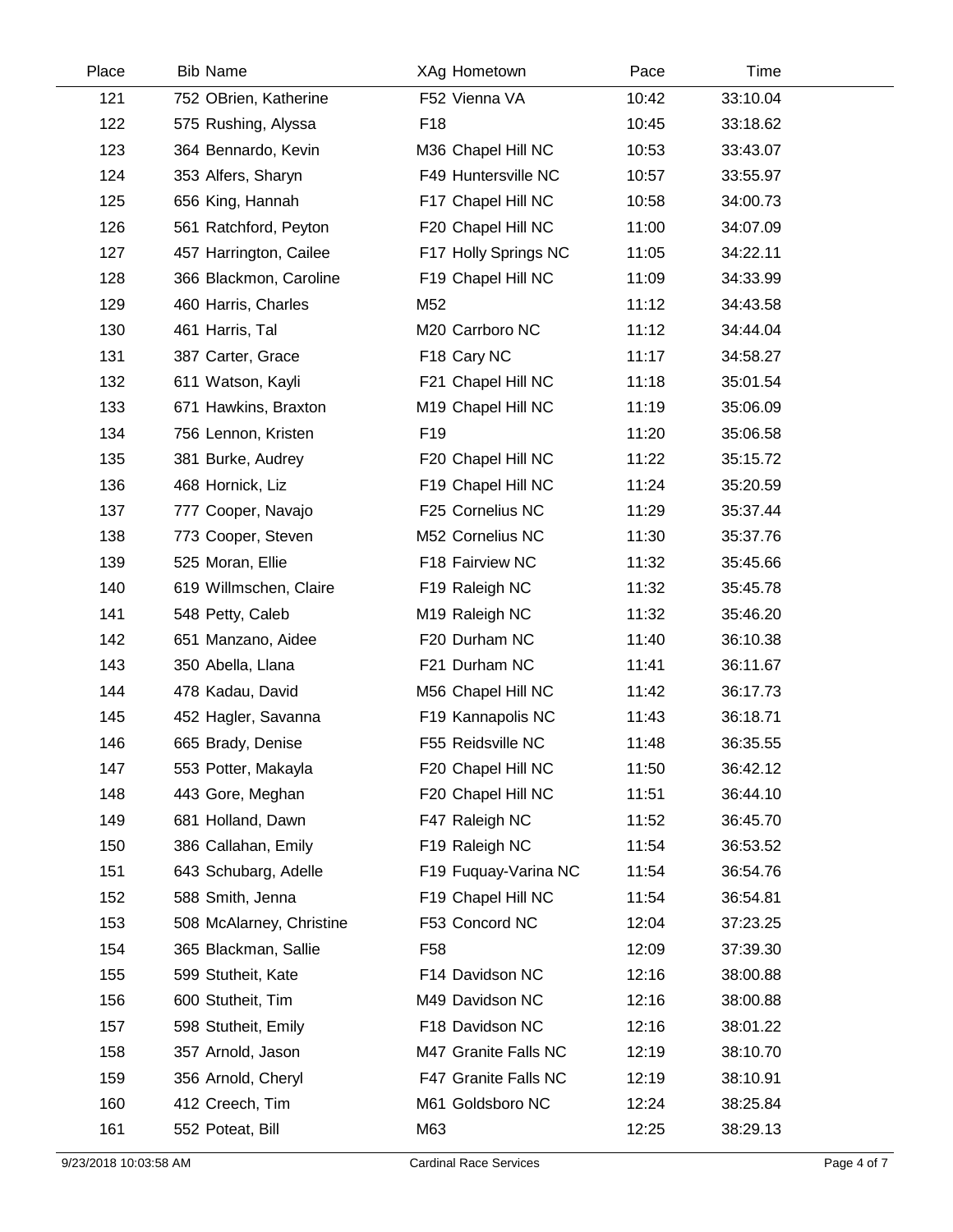| Place | <b>Bib Name</b>                | XAg Hometown         | Pace  | Time     |  |
|-------|--------------------------------|----------------------|-------|----------|--|
| 162   | 536 Norville, Jennifer         | F53 Tarboro NC       | 12:25 | 38:29.75 |  |
| 163   | 458 Harrington, Wendy          | F54 Holly Springs NC | 12:27 | 38:34.66 |  |
| 164   | 392 Chen, Daustin              | M21 Frederick MD     | 12:31 | 38:48.64 |  |
| 165   | 391 Chen, Ashley               | F12 Frederick MD     | 12:31 | 38:49.35 |  |
| 166   | 526 Morlock, Meredith          | F49 Cary NC          | 12:32 | 38:49.93 |  |
| 167   | 527 morlock, sara              | F19 Cary NC          | 12:32 | 38:51.05 |  |
| 168   | 430 Foster, Shannan            | F19 Chapel Hill NC   | 12:54 | 39:59.33 |  |
| 169   | 431 Frantz, Allie              | F19 CHARLOTTE NC     | 12:54 | 39:59.50 |  |
| 170   | 557 Quirk, Steve               | M55 Raleigh NC       | 13:00 | 40:16.76 |  |
| 171   | 363 Bell, Mackenzie            | F19 Chapel Hill NC   | 13:05 | 40:34.18 |  |
| 172   | 590 Sorensen, Rachel           | F20 Chapel Hill NC   | 13:12 | 40:55.19 |  |
| 173   | 621 Winstead, Josie            | F20 Chapel Hill NC   | 13:12 | 40:55.47 |  |
| 174   | 379 Browder, Makayla           | F20 Chapel Hill NC   | 13:13 | 40:57.35 |  |
| 175   | 462 Hausler, Caroline          | F19 Chapel Hill NC   | 13:19 | 41:17.47 |  |
| 176   | 624 Wolitzky, Emma             | F19 Chapel Hill NC   | 13:19 | 41:17.53 |  |
| 177   | 661 Parsons, Amy               | F20 Aberdeen NC      | 13:20 | 41:18.95 |  |
| 178   | 663 Parsons, Rebecca           | F23 Chapel Hill NC   | 13:20 | 41:18.96 |  |
| 179   | 390 Chen, Alex                 | M11 Frederick MD     | 13:24 | 41:32.67 |  |
| 180   | 370 Boggala, Mounica           | F20 Cary NC          | 13:36 | 42:09.80 |  |
| 181   | 368 Boggala, Lakshmi           | F46 Cary NC          | 13:41 | 42:23.66 |  |
| 182   | 394 Chen, Jennifer             | F50 Frederick MD     | 14:03 | 43:33.05 |  |
| 183   | 401 Clark, Sarah               | F18 Kernersville NC  | 14:05 | 43:39.64 |  |
| 184   | 403 Collins, Lucas             | M19 Chapel Hill NC   | 14:19 | 44:22.76 |  |
| 185   | 754 Tanjuatco, Trey            | M20 Chapel Hill NC   | 14:19 | 44:23.03 |  |
| 186   | 694 Guerrero Hernandez, Caroli | F14 Chapel Hill NC   | 14:26 | 44:45.67 |  |
| 187   | 450 Guo, Jennifer              | F18 Millburn NJ      | 14:29 | 44:53.08 |  |
| 188   | 570 Ritter, Lauren             | F20 Chapel Hill NC   | 14:41 | 45:31.93 |  |
| 189   | 691 Lennard, Millie            | F19 charlotte NC     | 14:41 | 45:32.23 |  |
| 190   | 693 Herbert, Wren              | F14 Carrboro NC      | 14:42 | 45:34.92 |  |
| 191   | 644 Seed, Flora                | F14 Durham NC        | 14:44 | 45:41.39 |  |
| 192   | 369 Boggala, Mallik            | M49 Cary NC          | 14:47 | 45:48.55 |  |
| 193   | 772 Rahman, Mars               | M22 Chapel Hill NC   | 15:06 | 46:48.28 |  |
| 194   | 631 Bonilla, Nancy             | F18 Henderson NC     | 15:17 | 47:22.42 |  |
| 195   | 642 Rodriguez, Alfredo         | M21 Henderson NC     | 15:17 | 47:22.56 |  |
| 196   | 589 Somasundaram, Praveena     | F18 Oak Ridge NC     | 15:21 | 47:35.06 |  |
| 197   | 689 Haveliwala, Mohammad       | M18 Summerfield NC   | 15:21 | 47:35.32 |  |
| 198   | 396 Chen, Yang                 | M18 Greensboro NC    | 15:21 | 47:35.50 |  |
| 199   | 767 Tramposch, Thomas          | M66 supply NC        | 16:07 | 49:57.22 |  |
| 200   | 766 Tramposch, Luci            | F21 supply NC        | 16:08 | 50:00.14 |  |
| 201   | 613 Waxman, Haley              | F24 Durham NC        | 16:10 | 50:06.88 |  |
| 202   | 554 Pring, Kelly               | F21 Raleigh NC       | 16:12 | 50:13.79 |  |
|       |                                |                      |       |          |  |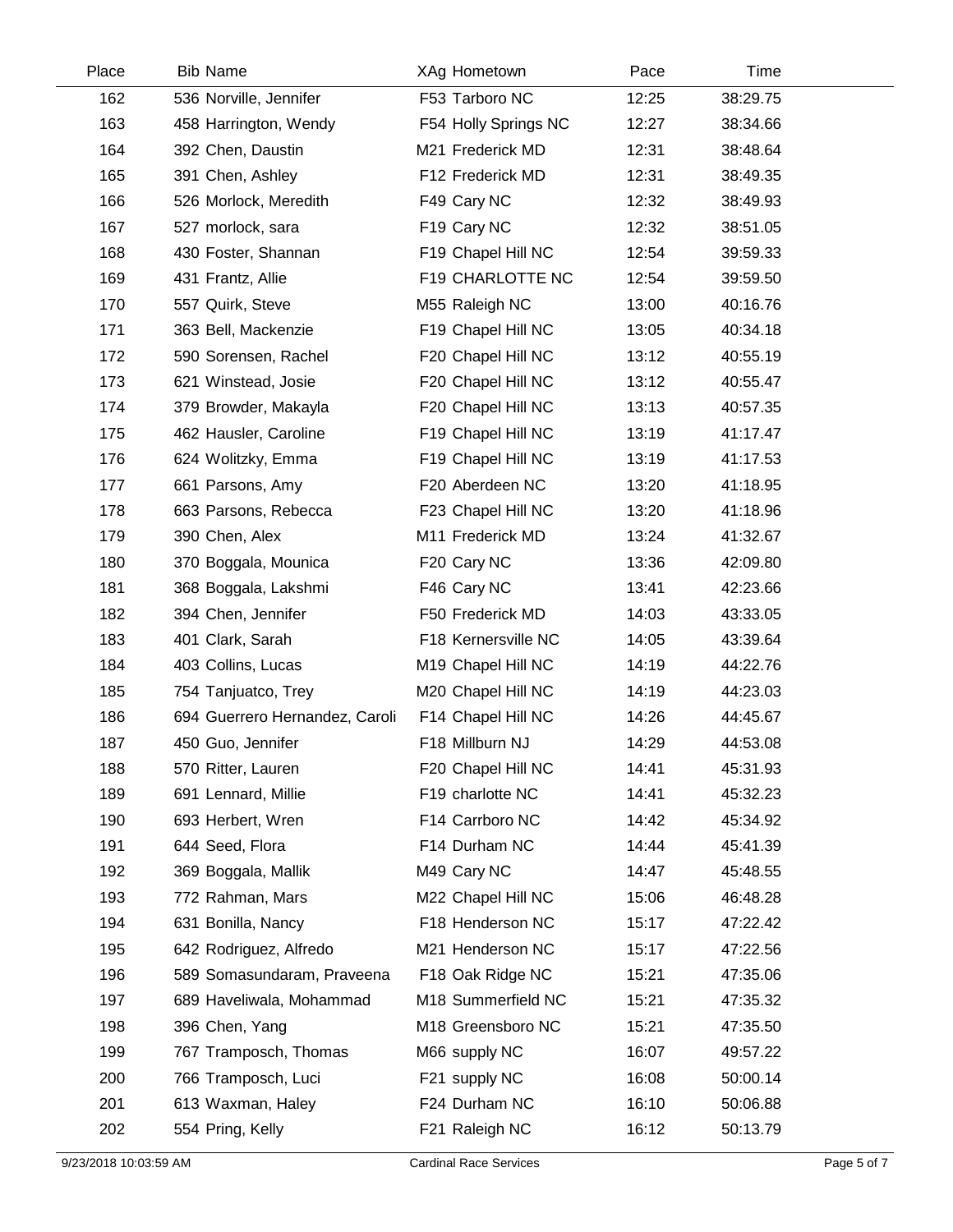| Place | <b>Bib Name</b>          | XAg Hometown        | Pace  | Time     |  |
|-------|--------------------------|---------------------|-------|----------|--|
| 203   | 637 Mast, Olivia         | F20 Lexington NC    | 16:12 | 50:14.36 |  |
| 204   | 521 Montjoy, Kristen     | F48                 | 16:15 | 50:22.18 |  |
| 205   | 522 Montjoy, Zoe         | F19 Cary NC         | 16:15 | 50:23.48 |  |
| 206   | 517 Michot, Jennifer     | F46 Raleigh NC      | 16:18 | 50:30.34 |  |
| 207   | 516 Michot, Cassidy      | F19 Chapel Hill NC  | 16:18 | 50:30.56 |  |
| 208   | 635 Ellis, Mark          | M48 charlotte NC    | 16:32 | 51:14.23 |  |
| 209   | 425 Ellis, Maddie        | F18 Chapel Hill NC  | 16:32 | 51:15.23 |  |
| 210   | 634 Ellis, Kristen       | F47 charlotte NC    | 16:32 | 51:15.34 |  |
| 211   | 695 Dang, Kayla          | F18 Chapel Hill NC  | 16:43 | 51:48.00 |  |
| 212   | 388 Chandler, Amanda     | F <sub>22</sub>     | 17:00 | 52:40.49 |  |
| 213   | 567 Richards, Amber      | F18 New Bern NC     | 17:05 | 52:58.90 |  |
| 214   | 395 Chen, Nick           | M18 Frederick MD    | 17:09 | 53:08.49 |  |
| 215   | 393 Chen, Elise          | F18 Frederick MD    | 17:09 | 53:09.60 |  |
| 216   | 417 Devine, Donna        | F54 Siler City NC   | 17:22 | 53:49.63 |  |
| 217   | 696 Nelsen, Anita        | F52 Chapel Hill NC  | 17:22 | 53:49.75 |  |
| 218   | 610 Walters, Jennifer    | F45 Pittsboro NC    | 17:22 | 53:50.69 |  |
| 219   | 698 Catoe, Catherine     | F21 Boone NC        | 17:22 | 53:51.48 |  |
| 220   | 511 McKeithan, Sheridan  | F21 Chapel Hill NC  | 17:22 | 53:51.48 |  |
| 221   | 535 Nettles, Hanna       | F18 Chapel Hill NC  | 17:23 | 53:52.80 |  |
| 222   | 605 Tiznado, Maria       | F18 Chapel Hill NC  | 17:23 | 53:53.27 |  |
| 223   | 576 Russell, Beatrice    | F18 Chapel Hill NC  | 17:29 | 54:11.93 |  |
| 224   | 608 Veal, Miranda        | F20 Chapel Hill NC  | 17:31 | 54:19.08 |  |
| 225   | 757 Seyler, Amanda       | F20 Chapel Hill NC  | 17:32 | 54:22.42 |  |
| 226   | 594 Staunton, Maya       | F20 Chapel Hill NC  | 17:33 | 54:23.58 |  |
| 227   | 558 Rahal, Annabelle     | F21 Chapel Hill NC  | 17:33 | 54:24.92 |  |
| 228   | 410 Cotton, Cody         | M20 Waxhaw NC       | 17:34 | 54:26.16 |  |
| 229   | 354 Allio, Logan         | F18 Monroe NC       | 17:35 | 54:30.00 |  |
| 230   | 685 Stovall, Cameron     | M17 Apex NC         | 17:35 | 54:30.30 |  |
| 231   | 774 Mayfield, Katy       | F16 Huntersville NC | 17:37 | 54:35.62 |  |
| 232   | 506 Mayfield, Allison    | F18 Chapel Hill NC  | 17:37 | 54:36.14 |  |
| 233   | 622 Wissman, Emma        | F18 Chapel Hill NC  | 17:42 | 54:51.98 |  |
| 234   | 419 Dodd, Lauren         | F18 Chapel Hill NC  | 17:42 | 54:52.68 |  |
| 235   | 597 Stovall, Rebecca     | F19 Apex NC         | 17:43 | 54:54.82 |  |
| 236   | 687 Rubacky, Katie       | F18 Apex NC         | 17:43 | 54:55.21 |  |
| 237   | 686 Stovall, Madi        | F14 Apex NC         | 17:43 | 54:55.96 |  |
| 238   | 399 Christenberry, Emily | F20 Gastonia NC     | 17:43 | 54:56.03 |  |
| 239   | 544 Patterson, Michala   | F20 BURLINGTON NC   | 17:44 | 54:58.74 |  |
| 240   | 409 Cooley, Wanda        | F55 Hillsborough NC | 18:05 | 56:03.75 |  |
| 241   | 444 Green, Mary          | F19 Waxhaw NC       | 18:05 | 56:03.82 |  |
| 242   | 577 Schearer, Nora       | F60 Chapel Hill NC  | 18:05 | 56:04.03 |  |
| 243   | 660 Cusick, Shannon      | F18 Huntersville NC | 18:17 | 56:40.10 |  |